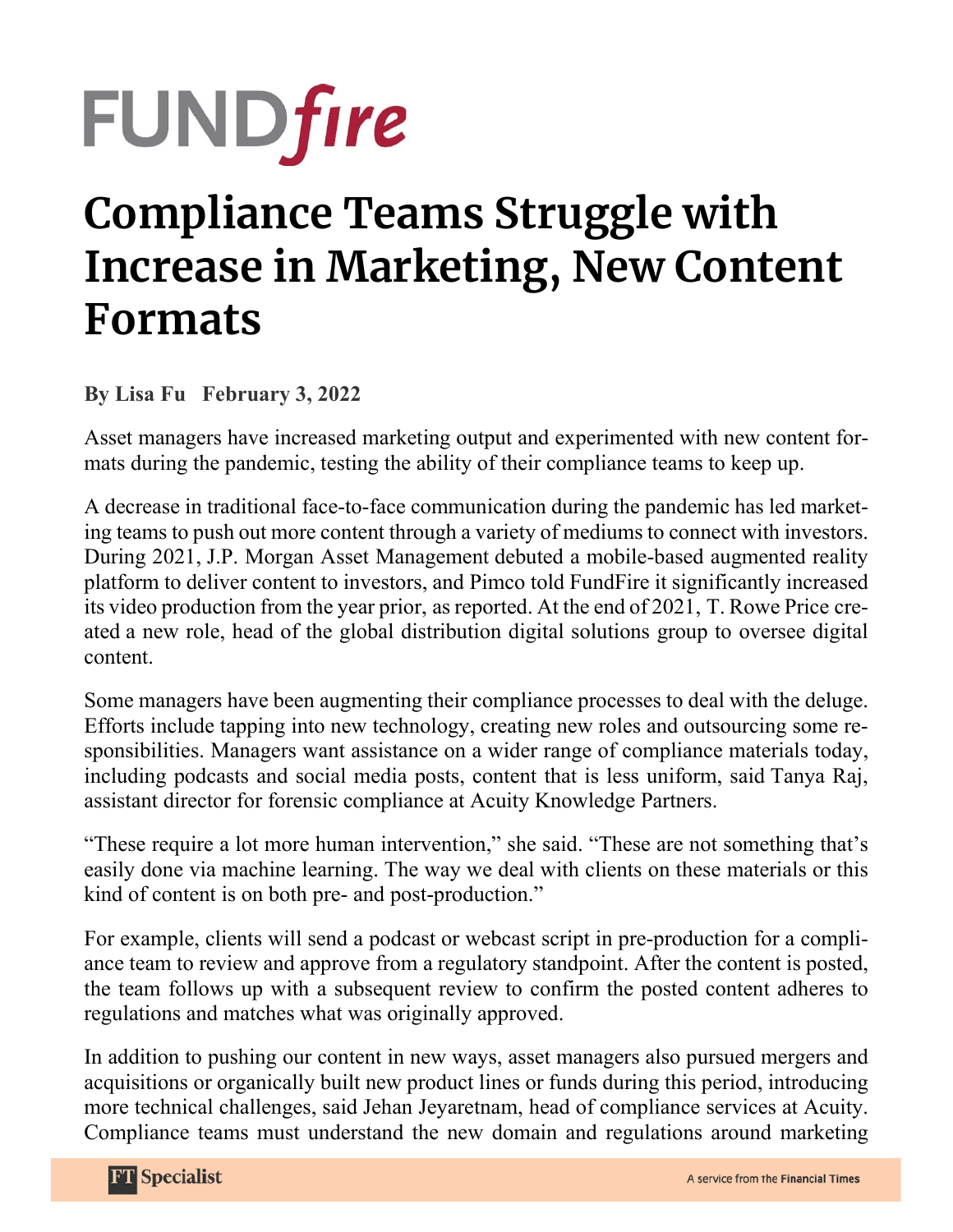these new products and asset classes, but some firms face challenges "from a manpower point of view," Jeyaretnam said.

Some managers have under-invested when building out their compliance teams, consultants say.

Historically, there's been an attitude that marketing is a revenue generator and compliance is a cost center or a "necessary evil," said Stephen Pope, CEO at Red Oak Compliance Solutions.

To keep up with the additional work, some firms are opting to outsource aspects of their compliance responsibilities to a third party. Some large managers have been outsourcing to captive locations in India and other countries, Jeyaretnam said. "Now, what you see is a lot the midsize and boutique firms leveraging the same concept by using firms like ours," he said.

When a marketing team wants to publish materials on a tight timeline — within 48 hours to 24 hours — having an offshore team to streamline the compliance process is particularly helpful, Jeyaretnam added.

Other firms are creating new roles to deal with the increased compliance-related workload. For example, Schroders added a compliance professional to its marketing team.

"They're there to help marketing in their day-to-day functioning … to review, to assess, but also to give feedback on any kind of global initiative around content creation," Schroders Head of Marketing for the Americas Scott McKay said. "This person kind of has a dual reporting role. They are a marketing function, but they're also very, very important to the compliance function to ensure they're aware and up to speed on any new regulation."

When this compliance specialist within marketing is unable to answer a question, it is passed along to the broader compliance team, he added.

"Having a dedicated [compliance] resource for marketing has really helped," McKay said. "It helped us understand regulation better, but more importantly, it's helped us come to market faster. [It] also frees up the compliance department to be doing bigger compliance reviews and roles."

Schroders is also developing an in-house technology system to handle marketing-related compliance. The system should publish marketing content locally, and if it is received well by clients, publish the content with the appropriate format, approval disclaimers and other compliance for each of the 10 countries that Schroders is interested in, McKay said. "This requires all of the various jurisdictions to have a say in the creation of that technology, and it's something that we are looking at now and deploying now," he added.